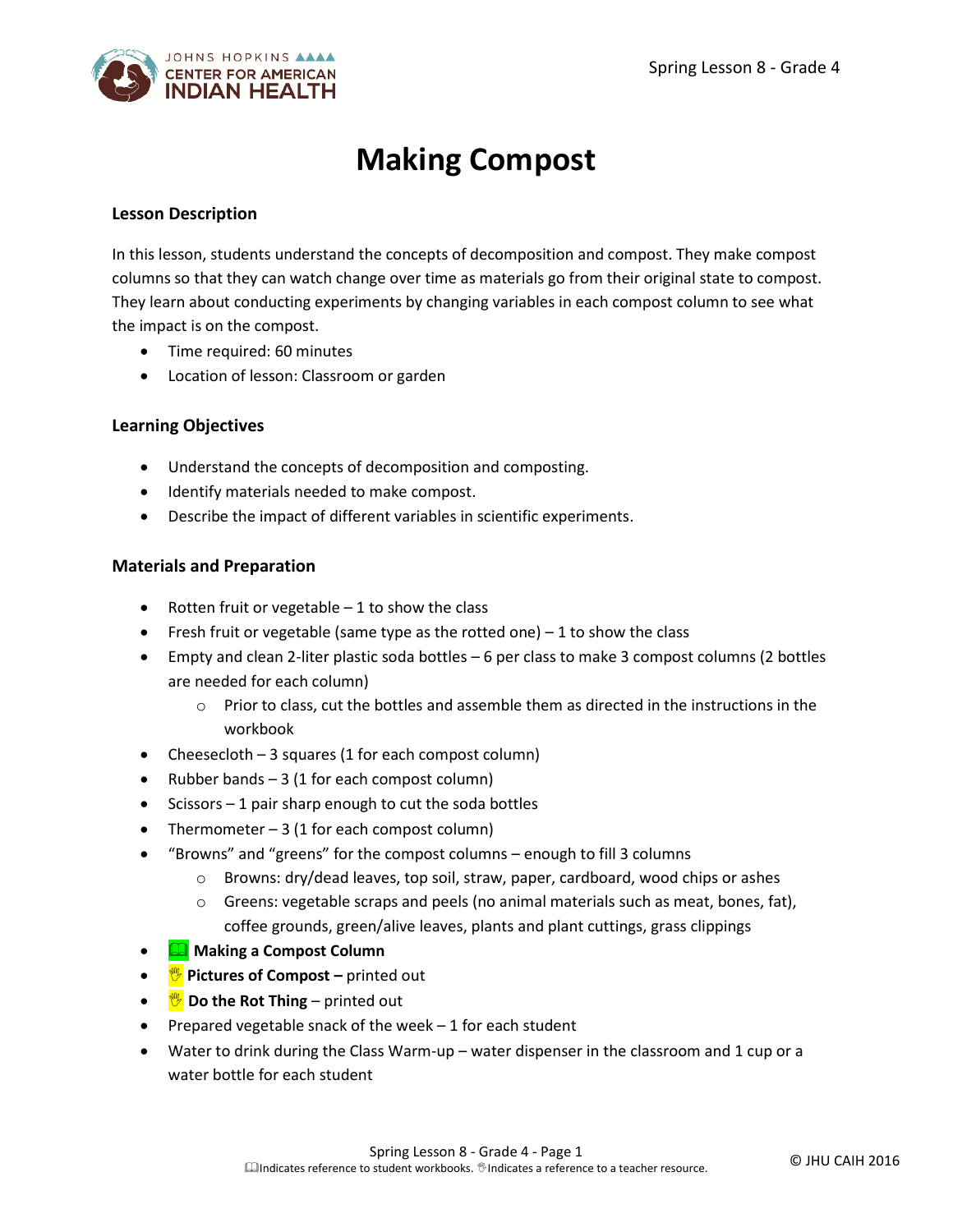# **Class Warm-up: Champion Cheer and Veggie Taste Test (5-10 minutes)**

- Give each student a cup of water or ensure that they have a filled water bottle in front of them.
- Give each student the prepared veggie snack of the day.
- **Example 1** Lead the students in enthusiastically reciting the **QQ** Champion Cheer.
- At the end of the cheer, drink water and eat the veggie snack together.
- **Have students complete their <b>The Taste Test Observations** about the vegetable snack of the week.

#### **Review of Last Lesson (2-3 minutes)**

 Review the evaluation questions from last week's lesson. Evaluation questions from all lessons are listed at the end of the workbook  $\Box$ .

#### **Class Discussion (10 minutes)**

Write the word 'compost' on the board. *Who has heard of the word compost? What is compost?* (A mixture of decomposed items that is used to help our soil). *Compost comes from a natural process of decay (or rotting) and re-birth. It is nature's way of recycling.* 

*How do we use compost in our garden?* (We add it to our garden soil to make it healthier)

*Here are some pictures of compost.* Show students the **Pictures of Compost** teacher resource. If you have a compost pile in your school garden, refer to that during this discussion.

*We said that compost is a mixture of decomposed items.* Write the word 'decompose' on the board. *What does decompose mean?* (Answer: to break down and decay, or rot). *What kinds of things can decompose?* (some examples - food waste, paper scraps and yard waste). *What kinds of things do NOT decompose?* (some examples - metal, glass, plastic)

Show the students the piece of fresh fruit or vegetable. Then show them the piece of rotten fruit or vegetable.

*What is the difference between these pieces of fruit/vegetable? Which one is rotting or decomposing?*

*What has happened to the rotting piece? How does it look different from the fresh piece?*

*What is causing it to rot or decompose?* (Answer: air, moisture, light, temperature) Write these words on the board: air, moisture, light, temperature.

*This rotten food is an example of food decomposing. This happens to all of our food waste over time. After food gets rotten, there are still nutrients in the food that can help our soil. Our food can go back into the soil to make it healthier! Let's look again at pictures of compost. Show the <i>P* Pictures of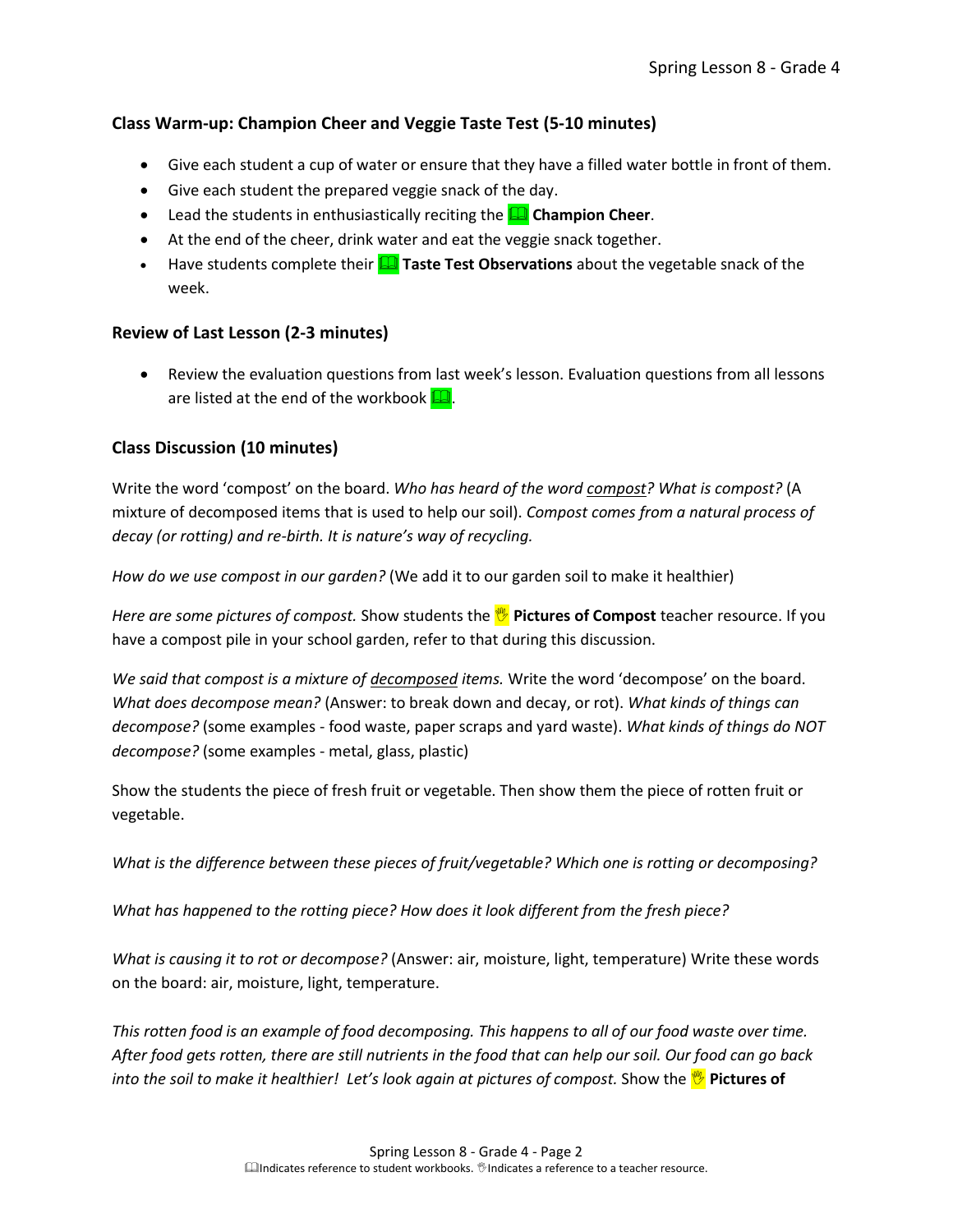**Compost**, and refer to the compost pile in the school garden if you have one. *This rotten food can go into a compost pile so that it can be put back in our garden soil to make it healthier.*

*Today we are going to be making our own compost and we'll watch it change and break down over the next few weeks.*

# **Activity (40 minutes)**

- **THE W** "Making a Compost Column": Students make compost columns and monitor them over time to see how the compost changes and breaks down. They change a variable in each column to see the impact of that variable on the compost.
	- 1. Prior to the class, make 3 compost columns (unfilled) following steps 1-3 that are listed in the workbook **M** Making a Compost Column.

Supplies needed: 2 empty, clean 2-liter plastic soda bottles; 1 square of cheesecloth, 1 rubber band 1. Cut the bottom off bottle A. Cut bottle B in half. Set aside the top half of bottle B. 2. Fasten the cheesecloth over the top of bottle A with the rubber band. 3. Turn the top part of bottle A upside down. Put it in the bottom half of bottle B, so that it hangs upside down. Now the compost column is ready to fill! 4. Use the top half of bottle B to cover your compost column after you fill it. hinged flap air hole

2. Direct students to the workbook pages **A** Making a Compost Column.

3. *Now we will fill each column to make compost. How would you design a compost column that will decompose ingredients as quickly as possible?* 

4. *Compost usually includes layers of "green" and "brown" ingredients.* 

Show them the 3 unfilled columns that you've made, following steps 1-3 in

5. Cut hinged flaps for air.

the workbook.



*What would you put in the compost column?*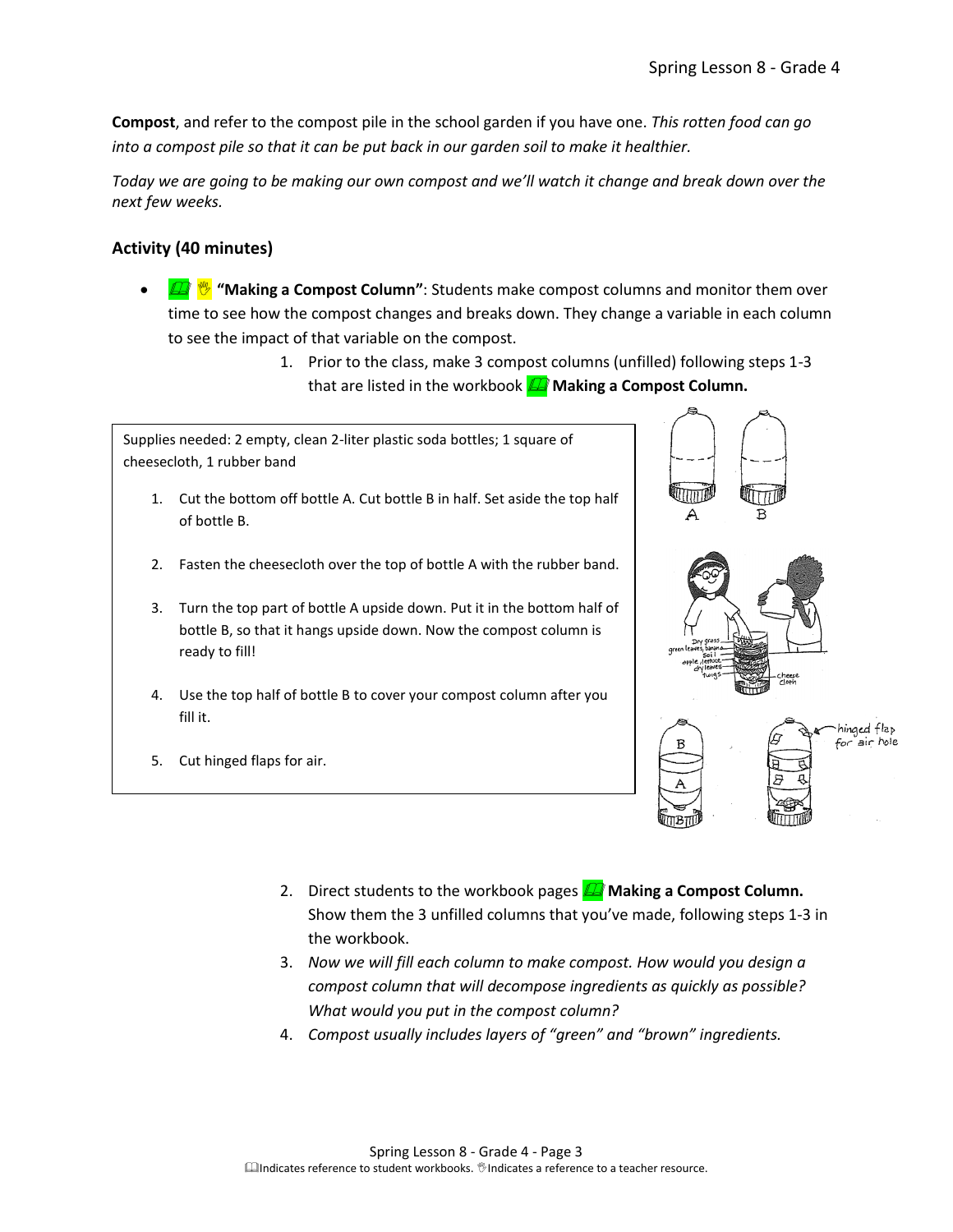- *a. Greens are fresh or live ingredients: vegetable scraps and peels (no animal materials such as meat, bones, fat), coffee grounds, green/alive leaves, plants and plant cuttings, grass clippings*
- *b. Browns are dry/dead ingredients: dry/dead leaves, top soil, straw, paper, cardboard, wood chips or ashes*
- 5. *We layer compost like a layer cake (green/brown/green/brown, etc.). Brown materials always go on top.*
- 6. Show the teacher resource **<b>***D* Do the Rot Thing for a visual of the greens and browns within compost.
- 7. Show the students the "greens" and "browns" that you brought to fill the compost columns.
- 8. *What can we do that will help the compost decompose?* 
	- *a. Does air help?* (yes)
	- *b. Does moisture help?* (yes)
	- *c. Is there anything we can add?* (soil)
- 9. Divide the class into three groups so they can each fill one compost column.
- 10. *Each of our columns will have the same ingredients in the same order (greens, browns, greens, browns, etc.), however we are each going to choose one variable to change in each column so we can see the impact on the compost. A variable is something that we change in an experiment while everything else stays the same.*
	- *a. One column will have air holes and soil but no moisture.*
	- *b. One will have soil and moisture but no air holes.*
	- *c. One will have moisture and air holes but no soil.*
- 11. Have each group choose one variable that they will test in their column: either no air, no moisture or no soil.
- 12. Have students fill each column using greens and browns, plus soil, moisture and/or air holes depending on which variable they are testing.
- 13. If you have the time and supplies to make a fourth column, make one that has air, moisture and soil in it. This would be the control column.
- 14. Have students record their compost "recipe" in their workbook **A** Making **a Compost Column**. Have them note their variable.
- 15. Give each group a thermometer to record the temperature of their column and note this in their workbook **M** Making a Compost Column.
- 16. *Let's think about what will happen to our compost over the next few weeks.*
	- *a. How do you think your column will look in 2 weeks?*
	- *b. How will it look in 4 months?*
	- *c. Which things will decompose the fastest? Why?*
	- *d. What purpose do you think air and water play in helping things decompose?*
	- *e. What about worms – can we add those to compost?*